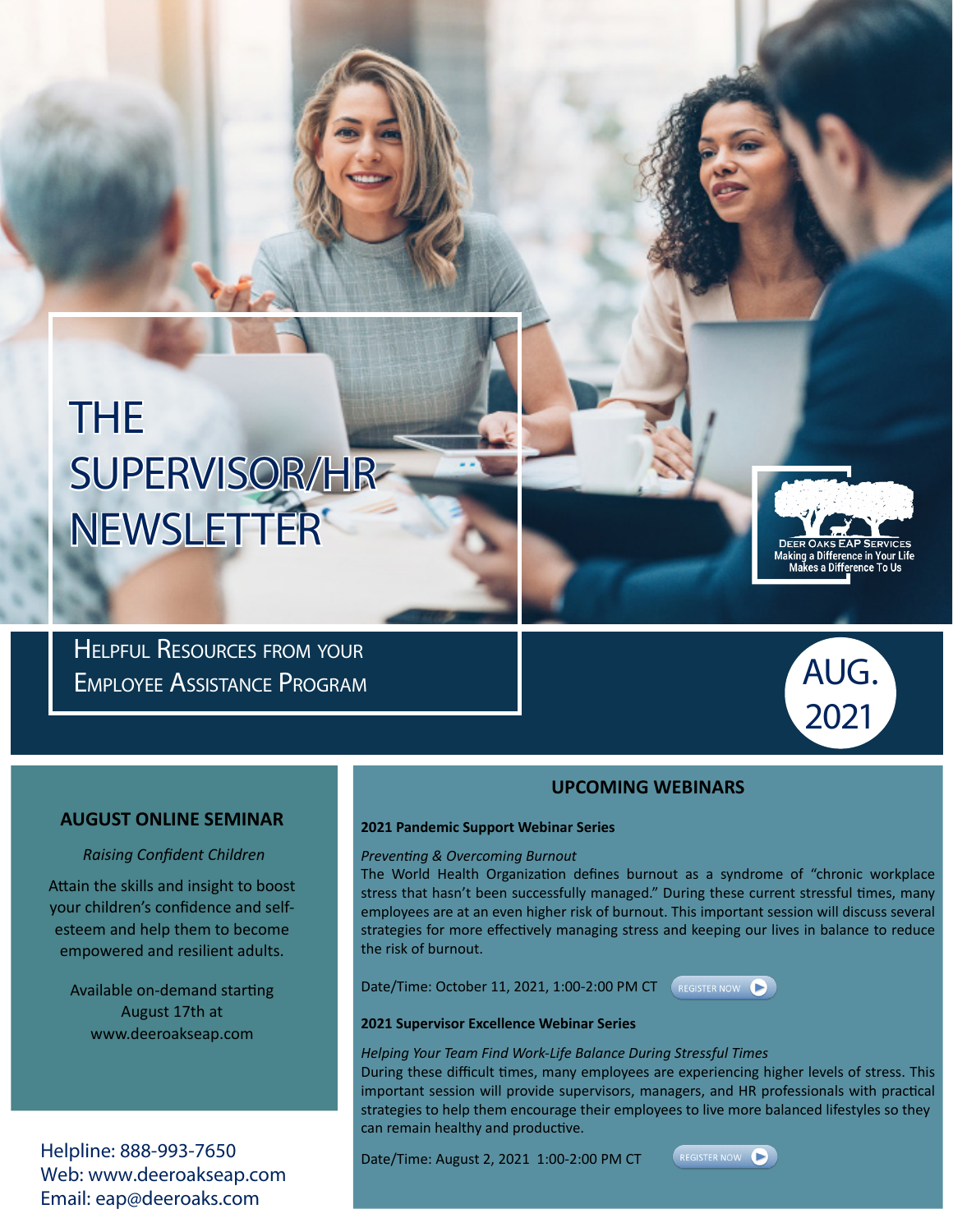### A Manager's Guide to Suicide Postvention in the Workplace Part 2

### **Immediate, Acute Phase**

#### **Coordinate: Contain the crisis.**

One of the highest priorities for managers in a suicide postvention response, like any critical incident, is to contain the crisis. The initial response of any organization often sets the tone for what is to follow. Upon discovery of the body of a suspected suicide on worksite property, law enforcement should be contacted immediately. As happens in all cases of nonnatural deaths, the scene is first treated by police as a crime scene, thus all unauthorized people should be kept away from the body and site. Do not disturb the scene until you have received permission from the appropriate law enforcement authorities. Comply with all requests from law enforcement as they conduct their investigation. In many cases, law enforcement personnel work with victim advocates to notify next of kin in the event of a suicide. Depending on the circumstances, a representative from the workplace might consider accompanying the victim advocate when contacting the family. When notifying the next of kin, dignity and professionalism are essential, but this does not mean you need to restrain yourself from expressing appropriate emotions. Use the person's name and work with the victim advocate to answer questions for the family while avoiding unnecessary traumatizing details if possible.

If the death by suicide of an employee occurs outside of the workplace setting, management may be notified by a relative, friend, or public safety officer. The relative or friend may not have all the facts about the death, may not know for sure the cause of death, or may ask that it not be revealed that it was a death by suicide. Leaders are advised to carefully coordinate employee communication in consultation with their HR management and policies and procedures, and not make any official statements until the death has been confirmed by law enforcement, medical examiner, or immediate family member.

#### **Action Points**

- Identify a main point person to coordinate all postvention efforts and related communication.
- Contract for professional cleanup (after the investigation is completed) if required by a suicide in the workplace.
- Contact victim assistance.

#### **Notify: Protect the privacy of the deceased.**

Management may want to distribute the death notification memo to staff. When the deceased employee's loved ones ask that the death not be disclosed as a suicide, leadership may not be able to assure complete secrecy for a couple of reasons. If information has already spread through informal communications, leadership runs the risk of appearing disingenuous, out of touch, and untrustworthy if there is no acknowledgment of the manner of death. (Suicide is actually a manner of death, but the cause [e.g., by blunt force trauma] is often confused with manner [e.g., by suicide by fall].) Also, in many states the manner of death, even when it is worded as "cause of death is being withheld by family," is public information, as it may appear on the death certificate as such. Therefore, leaders can promise they will do what they can to maintain confidentiality, understanding that some elements are not in their control. Additional guidance from HR, if available, will help managers handle this sensitive topic with the family.

#### **Communicate: Dispel rumors and reduce potential contagion.**

In the aftermath of a suicide, some vulnerable individuals in the workplace may be at risk for responding to the suicide by attempting their own suicide. This is also known as a contagion effect. In other words, the death by suicide of a coworker may trigger suicidal thoughts and feelings in some already vulnerable individuals, and may increase their risk for copycat behavior. The reasons for contagion are many. For example, the death, particularly of an executive or perceived leader,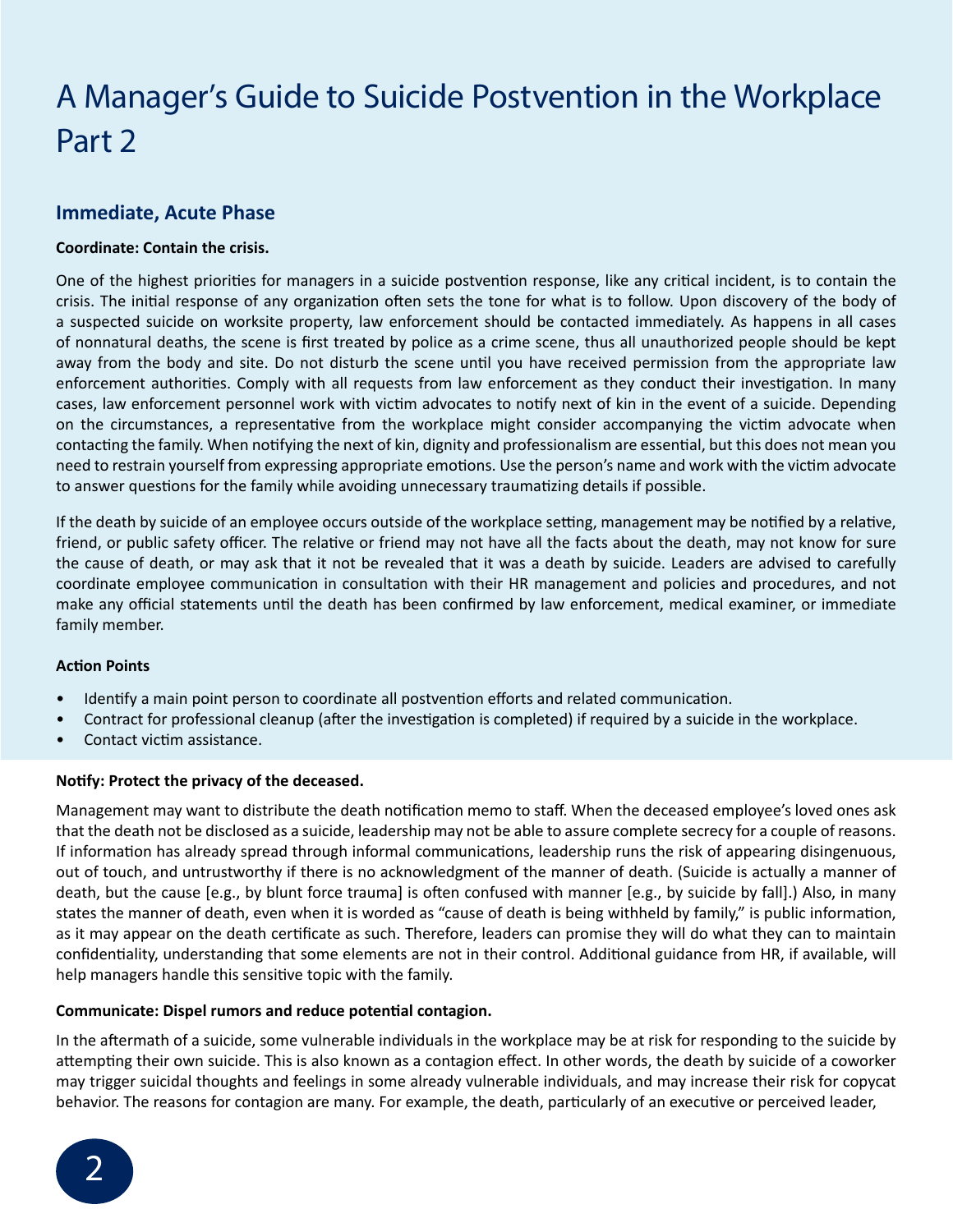may instill a loss of hope (e.g., "If he could not deal with his problems, given all he had going for him, what chance do I have?"); or, corporate and media attention to the death may offer just what the vulnerable person lacks and desires (e.g., a sense of importance and value, even though that attention could not be appreciated by a deceased person).

Given how prevalent suicidal thoughts are at any given time, a larger workplace might find that at the time of a suicide death several other people might simultaneously experience suicidal distress and may be at risk for an attempt. This domino effect of suicide can be very disruptive to a workplace. Management can minimize the potential for contagion by setting an appropriately respectful tone when acknowledging and communicating about the employee death. Alternatively, when a culture acknowledges or memorializes a suicide death in a dramatic or sensational manner or focuses too much on the detailed means of death, there is an increased risk that some vulnerable individuals will imitate the behavior.

One of the most challenging elements in an effective suicide postvention response in the workplace is for leadership to accurately, respectfully, and carefully communicate the information regarding the death of an employee. Occasionally, the death by suicide in the workplace setting involves other employees as witnesses. In these cases, information about the suicide death may spread quickly, especially in an era of rapid information exchange that occurs via texting, social media, and the like. Leaders should be aware that even before any official company announcement, there may already be a great deal of inaccurate information circulating within the workplace. Timely and accurate information briefs can help dispel rumors.

#### **Action Points**

- Review safe messaging guidelines for external and internal communication strategies and media recommendations for reporting on suicide for help developing public communication plans.
- Develop an internal communication plan to document what is and is not known and what to say if the family does not want the cause of death revealed.
- Develop an external communication plan that identifies a spokesperson, and draft a statement for the media.

#### **Support: Offer organized and practical assistance.**

In the immediate aftermath of a suicide, people affected by the suicide often do not need counseling, but rather practical assistance to help them get through their day. While family members and coworkers who were closest to the deceased are usually profoundly affected, the impact of suicide often spreads to many other areas of an organization and may include clients, vendors, previous coworkers, mentors, and so on. Additionally, colleagues wishing to support the bereaved are often looking for ways to help.

The main coordinator of the postvention effort can ask the bereaved family if the following support would be useful and assign volunteers to assist:

- Bring easy-to-heat and nutritious frozen meals to the grieving family.
- Offer the family of the deceased assistance by packing up the personal belongings at the workplace and bringing them by the home. Always call ahead to be sure the family will be there when you deliver the items.
- Ask the bereaved person or family what can be done to help, and when possible, make arrangements to provide the support. Some common supports that help are
- Keeping a list of phone calls, visitors, and people who bring food and gifts
- Organizing the mail (e.g., bills, cards, newspaper notices)
- Offering to make calls to people they wish to notify
- Helping with errands (e.g., child care, house-sitting, lawn care, laundry)

*Source: Carson J Spencer Foundation, Crisis Care Network, National Action Alliance for Suicide Prevention, & American Association of Suicidology. (2013). A manager's guide to suicide postvention in the workplace: 10 action steps for dealing with the aftermath of suicide. Denver, CO: Carson J Spencer Foundation. Retrieved August 13, 2018, from the Action Alliance for Suicide Prevention website: http://actionallianceforsuicideprevention.org/*